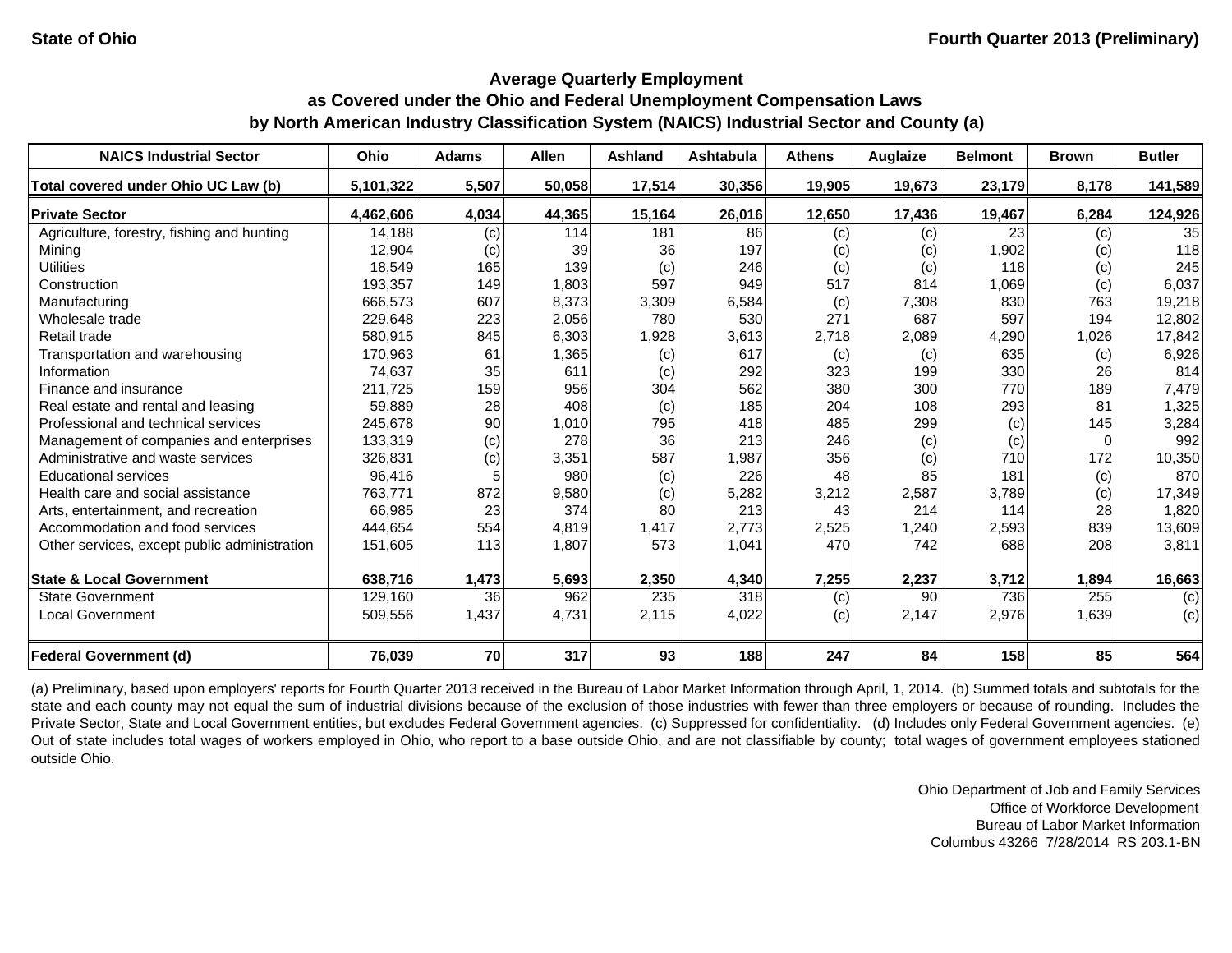| <b>NAICS Industrial Sector</b>               | Carroll  | Champaign | <b>Clark</b> | <b>Clermont</b> | <b>Clinton</b> | Columbianal | Coshocton | Crawford | Cuyahoga | <b>Darke</b>    |
|----------------------------------------------|----------|-----------|--------------|-----------------|----------------|-------------|-----------|----------|----------|-----------------|
| Total covered under Ohio UC Law (b)          | 6,650    | 10,356    | 48,881       | 54,086          | 15,602         | 30,298      | 10,861    | 13,190   | 699,856  | 17,743          |
| <b>Private Sector</b>                        | 5,698    | 8,528     | 42,309       | 47,088          | 13,440         | 25,981      | 9,373     | 11,407   | 624,283  | 15,607          |
| Agriculture, forestry, fishing and hunting   | 27       | (c)       | 318          | (c)             | (c)            | 154         | 85        | (c)      | 185      | (c)             |
| Mining                                       | 176      | (c)       | 48           | (c)             | (c)            | 173         | 64        | (c)      | 321      | (c)             |
| <b>Utilities</b>                             | 38       | (c)       | (c)          | 357             | (c)            | 117         | 313       | (c)      | 1,393    | 52              |
| Construction                                 | 593      | 249       | 1,128        | 2,738           | 218            | 1,286       | 234       | 385      | 21,383   | 862             |
| Manufacturing                                | 1,414    | 3,609     | 6,653        | 5,283           | 3,296          | 5,942       | 2,465     | 3,176    | 70,352   | 4,402           |
| Wholesale trade                              | 243      | 504       | (c)          | 2,231           | (c)            | 1,002       | 125       | 532      | 32,645   | 553             |
| Retail trade                                 | 753      | 976       | 5,834        | 9,583           | 1,601          | 4,176       | 1,349     | 1,297    | 64,885   | 1,968           |
| Transportation and warehousing               | 322      | (c)       | 3,005        | 2,138           | 2,331          | 962         | 292       | (c)      | 20,108   | 1,010           |
| Information                                  | (c)      | 67        | 220          | 1,029           | 245            | 127         | 61        | 35       | 12,822   | 114             |
| Finance and insurance                        | 104      | 206       | 3,276        | 3,067           | 388            | 571         | 228       | 599      | 37,857   | 571             |
| Real estate and rental and leasing           | 53       | 84        | 472          | 1,016           | 143            | 307         | 49        | 81       | 13,567   | 106             |
| Professional and technical services          | 142      | 233       | (c)          | 2,233           | 169            | 408         | (c)       | 589      | 44,667   | (c)             |
| Management of companies and enterprises      | $\Omega$ | (c)       | (c)          | 302             | 186            | 133         | (c)       | (c)      | 21,550   | (c)             |
| Administrative and waste services            | 210      | (c)       | 2,464        | 2,951           | 436            | 1,501       | 1,018     | (c)      | 47,068   | 523             |
| <b>Educational services</b>                  |          | (c)       | 802          | 517             | (c)            | 173         | 67        | (c)      | 20,723   | 48              |
| Health care and social assistance            | 645      | (c)       | 7,742        | 5,231           | (c)            | 5,275       | 1,698     | (c)      | 128,100  | 2,587           |
| Arts, entertainment, and recreation          | 77       | 117       | 411          | 717             | 51             | 249         | 121       | 56       | 12,135   | 189             |
| Accommodation and food services              | 642      | 695       | 4,567        | 6,071           | 1,180          | 2,435       | 686       | 1,104    | 53,771   | 961             |
| Other services, except public administration | 219      | 331       | 1,939        | 1,542           | 266            | 988         | 267       | 393      | 20,751   | 586             |
| <b>State &amp; Local Government</b>          | 952      | 1,828     | 6,572        | 6,998           | 2,162          | 4,317       | 1,488     | 1,783    | 75,573   | 2,136           |
| <b>State Government</b>                      | 29       | 45        | 144          | 764             | 134            | 370         | 43        | 130      | 4,019    | $\overline{39}$ |
| <b>Local Government</b>                      | 923      | 1,783     | 6,428        | 6,234           | 2,028          | 3,947       | 1,445     | 1,653    | 71,554   | 2,097           |
| <b>Federal Government (d)</b>                | 45       | 65        | 541          | 273             | 125            | 585         | 68        | 83       | 15,619   | 105             |

(a) Preliminary, based upon employers' reports for Fourth Quarter 2013 received in the Bureau of Labor Market Information through April, 1, 2014. (b) Summed totals and subtotals for the state and each county may not equal the sum of industrial divisions because of the exclusion of those industries with fewer than three employers or because of rounding. Includes the Private Sector, State and Local Government entities, but excludes Federal Government agencies. (c) Suppressed for confidentiality. (d) Includes only Federal Government agencies. (e) Out of state includes total wages of workers employed in Ohio, who report to a base outside Ohio, and are not classifiable by county; total wages of government employees stationed outside Ohio.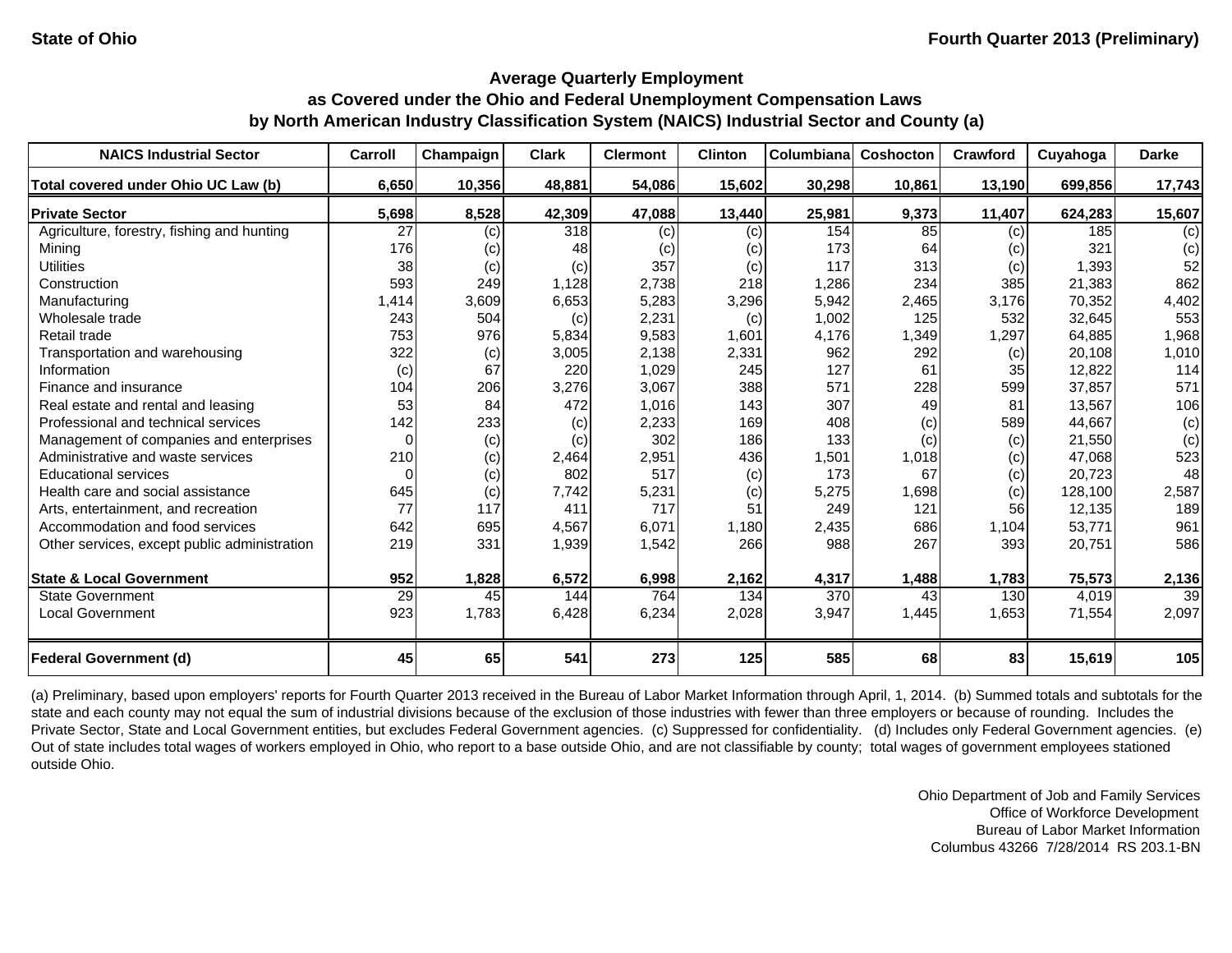| <b>NAICS Industrial Sector</b>               | <b>Defiance</b> | <b>Delaware</b> | Erie   | <b>Fairfield</b> | <b>Fayette</b> | <b>Franklin</b> | <b>Fulton</b> | <b>Gallia</b> | Geauga | Greene |
|----------------------------------------------|-----------------|-----------------|--------|------------------|----------------|-----------------|---------------|---------------|--------|--------|
| Total covered under Ohio UC Law (b)          | 15,597          | 82,126          | 35,374 | 41,182           | 11,627         | 692,759         | 17,673        | 10,970        | 33,090 | 54,998 |
| <b>Private Sector</b>                        | 13,611          | 74,691          | 30,605 | 34,908           | 9,880          | 590,913         | 15,048        | 9,216         | 29,094 | 46,181 |
| Agriculture, forestry, fishing and hunting   | 75              | (c)             | (c)    | 57               | 102            | 324             | 225           | (c)           | (c)    | (c)    |
| Mining                                       |                 | (c)             | (c)    | 38               |                | 329             | (c)           | (c)           | (c)    | (c)    |
| <b>Utilities</b>                             |                 | 148             | (c)    | 180              | (c)            | 2,351           | (c)           | 805           | (c)    | (c)    |
| Construction                                 | 394             | 2,946           | 881    | 1,794            | 213            | 21,788          | 745           | 234           | 2,016  | 1,372  |
| Manufacturing                                | 3,750           | 6,134           | 6,180  | 4,397            | 1,624          | 36,153          | 6,107         | 594           | 6,938  | 3,248  |
| Wholesale trade                              | 393             | 2,436           | 1,020  | 868              | (c)            | 27,587          | 784           | 142           | 1,896  | 889    |
| Retail trade                                 | 2,430           | 11,492          | 4,750  | 6,938            | 2,799          | 72,270          | 1,709         | 1,527         | 4,331  | 10,254 |
| Transportation and warehousing               | 575             | 2,668           | (c)    | 766              | 1,140          | 35,469          | (c)           | 276           | (c)    | (c)    |
| Information                                  | 214             | 735             | 303    | 293              | 46             | 15,890          | 92            | 78            | 137    | 616    |
| Finance and insurance                        | 613             | 5,436           | 614    | 780              | 452            | 46,234          | 237           | 364           | 677    | 1,444  |
| Real estate and rental and leasing           | 68              | 785             | 271    | 366              | 61             | 10,385          | 73            | 48            | 221    | 449    |
| Professional and technical services          | 198             | 5,724           | 479    | 920              | 131            | 43,897          | (c)           | (c)           | 1,135  | 7,359  |
| Management of companies and enterprises      | 83              | (c)             | 142    | 181              | (c)            | 21,082          | (c)           | (c)           | 126    | 276    |
| Administrative and waste services            | 508             | (c)             | 988    | 3,786            | 220            | 57,415          | 514           | 276           | 1,871  | 2,486  |
| <b>Educational services</b>                  | (c)             | 1,123           | 334    | 322              | (c)            | 13,892          | 77            | (c)           | 586    | 1,649  |
| Health care and social assistance            | (c)             | 6,243           | 5,131  | 6,497            | (c)            | 95,641          | 1,891         | (c)           | 4,240  | 6,237  |
| Arts, entertainment, and recreation          | 94              | 2,949           | 1,977  | 415              | 143            | 8,786           | 343           | 31            | 442    | 505    |
| Accommodation and food services              | 1,352           | 9,441           | 5,470  | 4,955            | 1,051          | 60,517          | 1,180         | 976           | 2,296  | 7,056  |
| Other services, except public administration | 516             | 2,078           | 797    | 1,356            | 176            | 20,902          | 314           | 302           | 1,284  | 1,170  |
| <b>State &amp; Local Government</b>          | 1,986           | 7,435           | 4,769  | 6,274            | 1,747          | 101,846         | 2,625         | 1,754         | 3,996  | 8,817  |
| <b>State Government</b>                      | 75              | 613             | 1,077  | 844              | 40             | 51,665          | 95            | 395           | 294    | (c)    |
| Local Government                             | 1,911           | 6,822           | 3,692  | 5,430            | 1,707          | 50,181          | 2,530         | 1,359         | 3,702  | (c)    |
| <b>Federal Government (d)</b>                | 83              | 209             | 302    | 230              | 51             | 12,564          | 92            | 82            | 101    | 13,579 |

(a) Preliminary, based upon employers' reports for Fourth Quarter 2013 received in the Bureau of Labor Market Information through April, 1, 2014. (b) Summed totals and subtotals for the state and each county may not equal the sum of industrial divisions because of the exclusion of those industries with fewer than three employers or because of rounding. Includes the Private Sector, State and Local Government entities, but excludes Federal Government agencies. (c) Suppressed for confidentiality. (d) Includes only Federal Government agencies. (e) Out of state includes total wages of workers employed in Ohio, who report to a base outside Ohio, and are not classifiable by county; total wages of government employees stationed outside Ohio.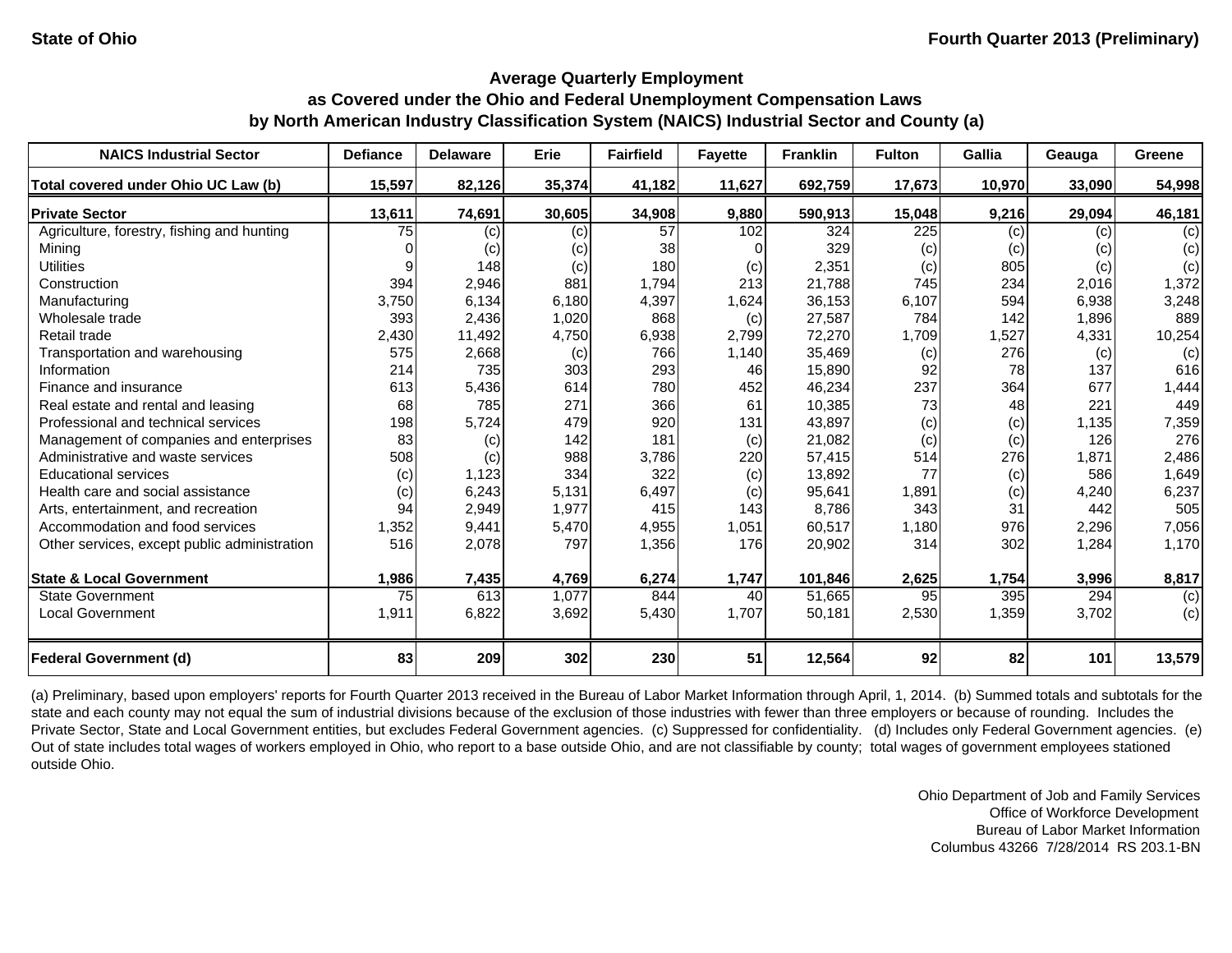| <b>NAICS Industrial Sector</b>               | <b>Guernsey</b> | <b>Hamilton</b> | <b>Hancock</b> | <b>Hardin</b> | <b>Harrison</b> | Henry  | Highland        | <b>Hocking</b>  | <b>Holmes</b> | <b>Huron</b> |
|----------------------------------------------|-----------------|-----------------|----------------|---------------|-----------------|--------|-----------------|-----------------|---------------|--------------|
| Total covered under Ohio UC Law (b)          | 14,662          | 490,308         | 42,924         | 8,520         | 4,048           | 11,309 | 10,324          | 6,418           | 18,335        | 20,002       |
| <b>Private Sector</b>                        | 12,473          | 448,841         | 39,584         | 7,078         | 3,356           | 9,253  | 7,778           | 4,680           | 16,779        | 17,572       |
| Agriculture, forestry, fishing and hunting   | (c)             | 159             | (c)            | 210           | 13              | (c)    | $\overline{27}$ | (c)             | 190           | (c)          |
| Mining                                       | (c)             | 120             | (c)            | 0             | 507             | (c)    | 37              | (c)             | 87            | (c)          |
| <b>Utilities</b>                             | 54              | 1,115           | 87             | 46            | 121             | (c)    | 60              | (c)             | (c)           | (c)          |
| Construction                                 | 836             | 19,562          | 1,026          | 165           | 537             | 541    | 267             | 287             | 1,851         | 1,417        |
| Manufacturing                                | 2,871           | 47,576          | 11,578         | 1,941         | 411             | 3,186  | 2,086           | 866             | 6,697         | 5,762        |
| Wholesale trade                              | 340             | 22,849          | 1,329          | 230           | 250             | (c)    | 211             | 53 <sub>l</sub> | 816           | (c)          |
| Retail trade                                 | 2,030           | 44,912          | 5,094          | 890           | 290             | 1,285  | 1,524           | 775             | 2,029         | 2,088        |
| Transportation and warehousing               | 333             | 11,167          | 2,440          | 205           | 99              | 486    | 121             | (c)             | (c)           | 793          |
| Information                                  | 104             | 8,154           | 373            | 54            | (c)             | 100    | 94              | 54              | 94            | 190          |
| Finance and insurance                        | 234             | 25,852          | 563            | 210           | (c)             | 259    | 372             | 238             | 367           | 442          |
| Real estate and rental and leasing           | 72              | 6,458           | 369            | 51            | (c)             | 67     | 56              | 92              | 49            | 127          |
| Professional and technical services          | 399             | 37,315          | 1,228          | 108           | 119             | (c)    | (c)             | 80              | 252           | 324          |
| Management of companies and enterprises      | (c)             | 31,586          | 2,465          | $\Omega$      | (c)             | (c)    | (c)             | $\Omega$        | 25            | (c)          |
| Administrative and waste services            | (c)             | 32,434          | 1,899          | 54            | (c)             | 237    | 315             | 129             | 1,026         | (c)          |
| <b>Educational services</b>                  | 62              | 11,744          | 1,043          | (c)           | $\Omega$        | 45     | (c)             | 29              | (c)           | 261          |
| Health care and social assistance            | 2,432           | 83,466          | 4,845          | (c)           | 524             | 1,481  | (c)             | 628             | (c)           | 2,425        |
| Arts, entertainment, and recreation          | 43              | 8,287           | 190            | 61            | 33              | 58     | (c)             | 65              | 119           | 119          |
| Accommodation and food services              | 1,513           | 41,163          | 3,723          | 800           | 202             | 567    | (c)             | 985             | 1,258         | 1,457        |
| Other services, except public administration | 347             | 14,922          | 1,257          | 194           | (c)             | 408    | 244             | 207             | 241           | 567          |
| <b>State &amp; Local Government</b>          | 2,189           | 41,467          | 3,340          | 1,442         | 692             | 2,056  | 2,546           | 1,738           | 1,556         | 2,430        |
| <b>State Government</b>                      | 498             | 8,136           | 232            | 34            | 44              | 44     | 85              | 293             | 32            | 74           |
| <b>Local Government</b>                      | 1,691           | 33,331          | 3,108          | 1,408         | 648             | 2,012  | 2,461           | 1,445           | 1,524         | 2,356        |
| <b>Federal Government (d)</b>                | 114             | 8,594           | 144            | 68            | 51              | 65     | 94              | 44              | 60            | 143          |

(a) Preliminary, based upon employers' reports for Fourth Quarter 2013 received in the Bureau of Labor Market Information through April, 1, 2014. (b) Summed totals and subtotals for the state and each county may not equal the sum of industrial divisions because of the exclusion of those industries with fewer than three employers or because of rounding. Includes the Private Sector, State and Local Government entities, but excludes Federal Government agencies. (c) Suppressed for confidentiality. (d) Includes only Federal Government agencies. (e) Out of state includes total wages of workers employed in Ohio, who report to a base outside Ohio, and are not classifiable by county; total wages of government employees stationed outside Ohio.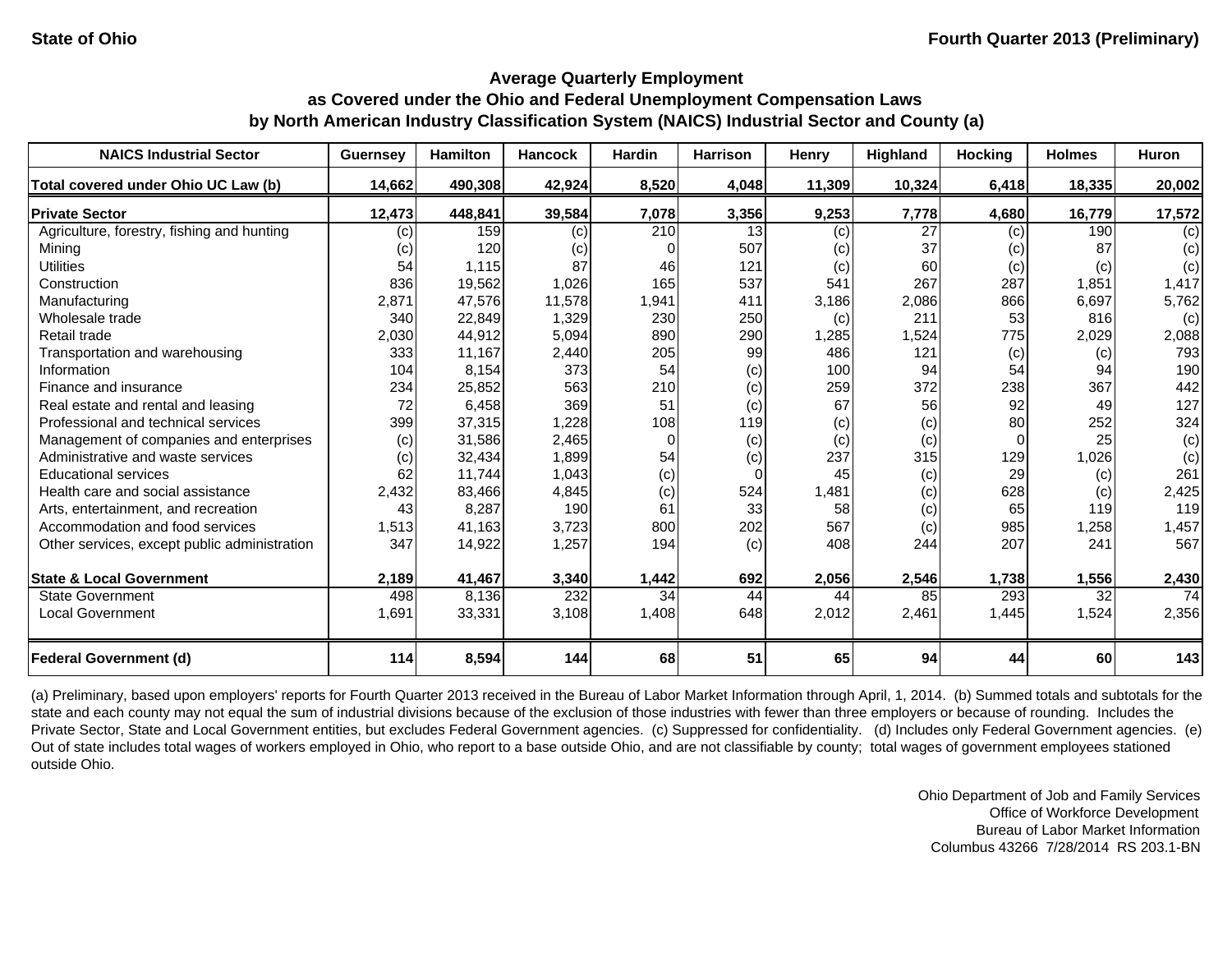| <b>NAICS Industrial Sector</b>               | <b>Jackson</b> | <b>Jefferson</b> | <b>Knox</b> | Lake   | Lawrence | Licking | Logan            | Lorain | Lucas   | <b>Madison</b> |
|----------------------------------------------|----------------|------------------|-------------|--------|----------|---------|------------------|--------|---------|----------------|
| Total covered under Ohio UC Law (b)          | 10,531         | 21,386           | 19,578      | 93,774 | 12,300   | 51,733  | 18,911           | 94,478 | 204,505 | 14,511         |
| <b>Private Sector</b>                        | 9,064          | 18,273           | 16,978      | 82,561 | 9,460    | 44,491  | 16,768           | 80,182 | 179,676 | 11,540         |
| Agriculture, forestry, fishing and hunting   | 55             | (c)              | 109         | 683    |          | 586     | $\overline{113}$ | 807    | 220     | (c)            |
| Mining                                       | 153            | (c)              | 88          | 229    |          | 113     | 29               | 26     | 125     | (c)            |
| <b>Utilities</b>                             | (c)            | 861              | 50          | 1,170  | 84       | 199     | 32               | 298    | 413     | (c)            |
| Construction                                 | 347            | (c)              | 701         | 3,901  | 810      | 2,373   | 536              | 4,025  | 7,944   | 395            |
| Manufacturing                                | 3,309          | 1,109            | 4,879       | 20,521 | 605      | 6,656   | 4,960            | 17,007 | 22,280  | 3,093          |
| Wholesale trade                              | 193            | 480              | 423         | 3,637  | 193      | 1,656   | 583              | 3,159  | 6,856   | (c)            |
| Retail trade                                 | 1,382          | 3,106            | 2,177       | 13,256 | 1,925    | 7,842   | 1,580            | 12,869 | 25,071  | 1,387          |
| Transportation and warehousing               | (c)            | 1,309            | 261         | 1,201  | 688      | 1,947   | 1,800            | 2,027  | 6,236   | 1,892          |
| Information                                  | 74             | 438              | 149         | 647    | 67       | 373     | 81               | 710    | 2,714   | 58             |
| Finance and insurance                        | 266            | 435              | 370         | 1,561  | 280      | 2,519   | 272              | 2,248  | 5,323   | 160            |
| Real estate and rental and leasing           | 59             | 227              | 107         | 833    | 112      | 376     | 169              | 813    | 2,234   | 72             |
| Professional and technical services          | 103            | 288              | 391         | 2,825  | 185      | (c)     | 585              | 2,163  | 9,290   | (c)            |
| Management of companies and enterprises      | 41             | 19               | 122         | 1,008  | 61       | (c)     | 88               | 1,231  | 3,781   | (c)            |
| Administrative and waste services            | 561            | 832              | 636         | 4,799  | 327      | 2,063   | 2,085            | 5,111  | 15,166  | 710            |
| <b>Educational services</b>                  | 47             | (c)              | 1,191       | 1,831  | 88       | 870     | 37               | 2,491  | 3,716   | (c)            |
| Health care and social assistance            | 1,246          | (c)              | 2,994       | 11,128 | 2,604    | 6,620   | 1,899            | 12,912 | 39,128  | (c)            |
| Arts, entertainment, and recreation          | 24             | 151              | 152         | 950    | 20       | 591     | (c)              | 905    | 3,791   | 37             |
| Accommodation and food services              | 815            | 1,795            | 1,666       | 9,305  | 1,090    | 5,390   | (c)              | 8,356  | 18,871  | 1,054          |
| Other services, except public administration | 278            | 696              | 512         | 3,077  | 323      | 1,516   | 536              | 3,024  | 6,516   | 209            |
| <b>State &amp; Local Government</b>          | 1,467          | 3,113            | 2,600       | 11,213 | 2,840    | 7,242   | 2,143            | 14,296 | 24,829  | 2,971          |
| <b>State Government</b>                      | 135            | 66               | 315         | 101    | 335      | 771     | 72               | 1,117  | 7,151   | 1,280          |
| <b>Local Government</b>                      | 1,332          | 3,047            | 2,285       | 11,112 | 2,505    | 6,471   | 2,071            | 13,179 | 17,678  | 1,691          |
| <b>Federal Government (d)</b>                | 61             | 160              | 98          | 444    | 127      | 353     | 117              | 1,088  | 1,904   | 74             |

(a) Preliminary, based upon employers' reports for Fourth Quarter 2013 received in the Bureau of Labor Market Information through April, 1, 2014. (b) Summed totals and subtotals for the state and each county may not equal the sum of industrial divisions because of the exclusion of those industries with fewer than three employers or because of rounding. Includes the Private Sector, State and Local Government entities, but excludes Federal Government agencies. (c) Suppressed for confidentiality. (d) Includes only Federal Government agencies. (e) Out of state includes total wages of workers employed in Ohio, who report to a base outside Ohio, and are not classifiable by county; total wages of government employees stationed outside Ohio.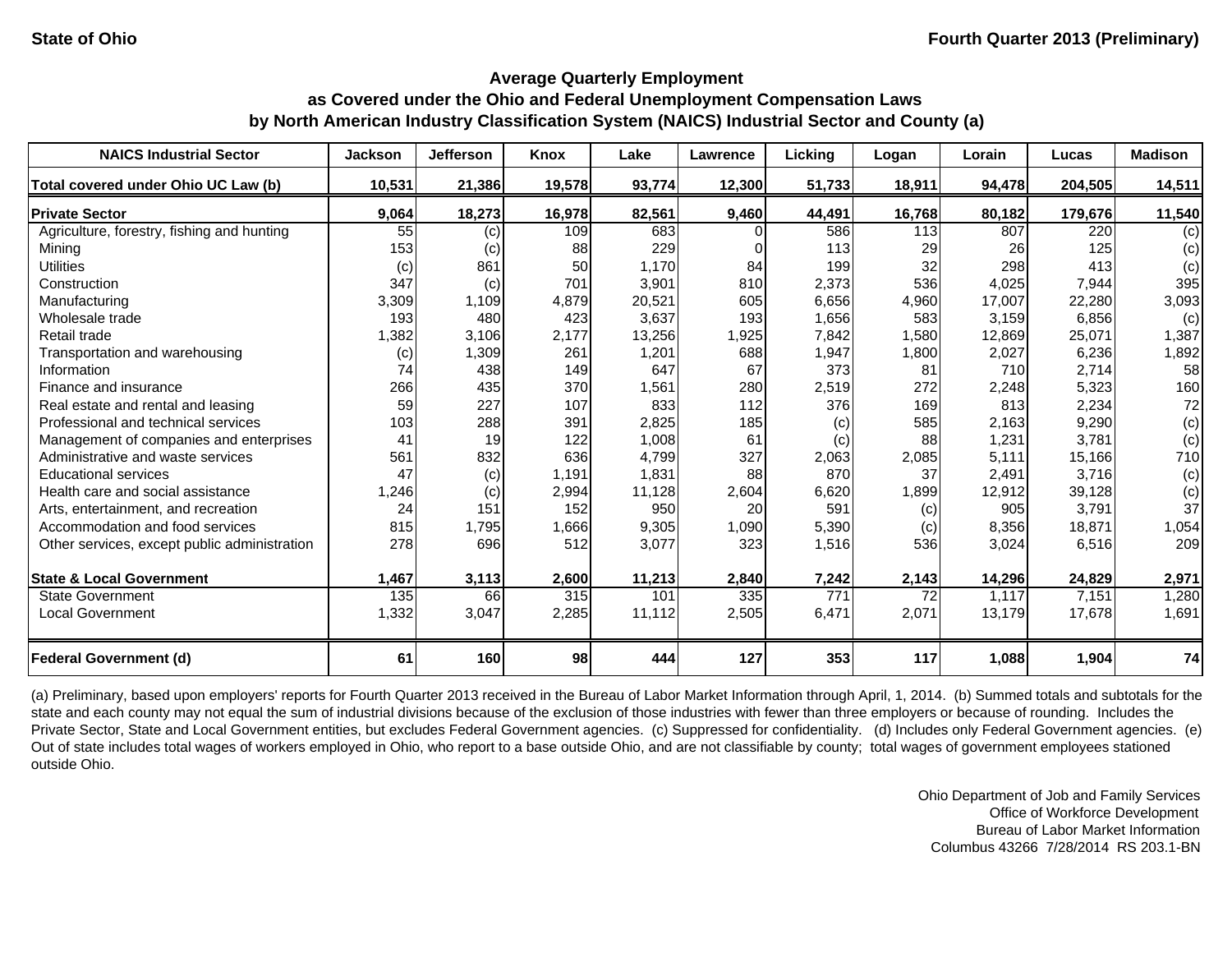| <b>NAICS Industrial Sector</b>               | <b>Mahoning</b> | Marion | <b>Medina</b> | Meigs           | <b>Mercer</b> | Miami  | <b>Monroe</b>   | Montgomery | Morgan | <b>Morrow</b> |
|----------------------------------------------|-----------------|--------|---------------|-----------------|---------------|--------|-----------------|------------|--------|---------------|
| Total covered under Ohio UC Law (b)          | 98,205          | 23,396 | 58,579        | 3,486           | 18,404        | 39,687 | 3,358           | 240,730    | 2,484  | 4,838         |
| <b>Private Sector</b>                        | 85,867          | 19,793 | 51,785        | 2,421           | 15,831        | 34,999 | 2,623           | 213,457    | 1,844  | 3,284         |
| Agriculture, forestry, fishing and hunting   | 168             | (c)    | 207           | 37              | (c)           | (c)    | 36              | 196        | (c)    | (c)           |
| Minina                                       | 202             | (c)    | 23            | 136             | (c)           | (c)    | 165             | 26         | (c)    | (c)           |
| <b>Utilities</b>                             | 337             | 97     | (c)           | (c)             | (c)           | (c)    | (c)             | 914        | (c)    | (c)           |
| Construction                                 | 4,643           | 525    | 3,242         | 211             | 938           | 1,452  | 276             | 8,036      | 53     | 206           |
| Manufacturing                                | 9,201           | 5,704  | 8,685         | 161             | 5,937         | 9,985  | 530             | 25,410     | 462    | 872           |
| Wholesale trade                              | 4,352           | 674    | 3,149         | 46              | (c)           | (c)    | (c)             | 8,665      | (c)    | 119           |
| Retail trade                                 | 13,155          | 2,923  | 8,550         | 598             | 2,059         | 4,844  | 417             | 25,052     | 298    | 555           |
| Transportation and warehousing               | 3.684           | 543    | (c)           | (c)             | 896           | (c)    | 209             | 7,836      | 8      | (c)           |
| Information                                  | 1,129           | 579    | 348           | (c)             | 169           | 119    | 16              | 7,284      | 25     | 19            |
| Finance and insurance                        | 2,104           | 348    | 1,015         | 118             | 600           | 718    | 167             | 10,285     | (c)    | 74            |
| Real estate and rental and leasing           | 890             | 245    | 703           | 9               | 82            | 235    | 11              | 2,953      | (c)    | 44            |
| Professional and technical services          | 2,879           | 283    | 2,172         | (c)             | (c)           | (c)    | 40              | 12,227     | 19     | 81            |
| Management of companies and enterprises      | 1,304           | 104    | 2,942         | (c)             | (c)           | (c)    | $\Omega$        | 3.704      | (c)    | (c)           |
| Administrative and waste services            | 9,092           | 958    | 2,731         | 88              | 351           | 2,486  | 54              | 15,101     | (c)    | (c)           |
| <b>Educational services</b>                  | 958             | 68     | 468           | (c)             | (c)           | 190    | (c)             | 6,562      |        | (c)           |
| Health care and social assistance            | 17,802          | 3,991  | 6,875         | (c)             | (c)           | 4,016  | (c)             | 47,282     | 379    | (c)           |
| Arts, entertainment, and recreation          | 1,115           | 111    | 709           | $\Omega$        | 82            | 251    | (c)             | 2,173      | (c)    | 67            |
| Accommodation and food services              | 9,829           | 1,842  | 5,574         | 349             | 1,092         | 3,707  | (c)             | 22,354     | (c)    | 383           |
| Other services, except public administration | 3,022           | 650    | 1,608         | $\overline{2}$  | 628           | 1,274  | 120             | 7,397      | 40     | 89            |
| <b>State &amp; Local Government</b>          | 12,338          | 3,603  | 6,794         | 1,065           | 2,573         | 4,688  | 735             | 27,273     | 640    | 1,554         |
| <b>State Government</b>                      | 2,882           | 696    | 112           | 35 <sub>l</sub> | 173           | 119    | $\overline{31}$ | 1,364      | 52     | 62            |
| <b>Local Government</b>                      | 9,456           | 2,907  | 6,682         | 1,030           | 2,400         | 4,569  | 704             | 25,909     | 588    | 1,492         |
| <b>Federal Government (d)</b>                | 1,185           | 108    | 310           | 63              | 98            | 182    | 46              | 4,158      | 41     | 46            |

(a) Preliminary, based upon employers' reports for Fourth Quarter 2013 received in the Bureau of Labor Market Information through April, 1, 2014. (b) Summed totals and subtotals for the state and each county may not equal the sum of industrial divisions because of the exclusion of those industries with fewer than three employers or because of rounding. Includes the Private Sector, State and Local Government entities, but excludes Federal Government agencies. (c) Suppressed for confidentiality. (d) Includes only Federal Government agencies. (e) Out of state includes total wages of workers employed in Ohio, who report to a base outside Ohio, and are not classifiable by county; total wages of government employees stationed outside Ohio.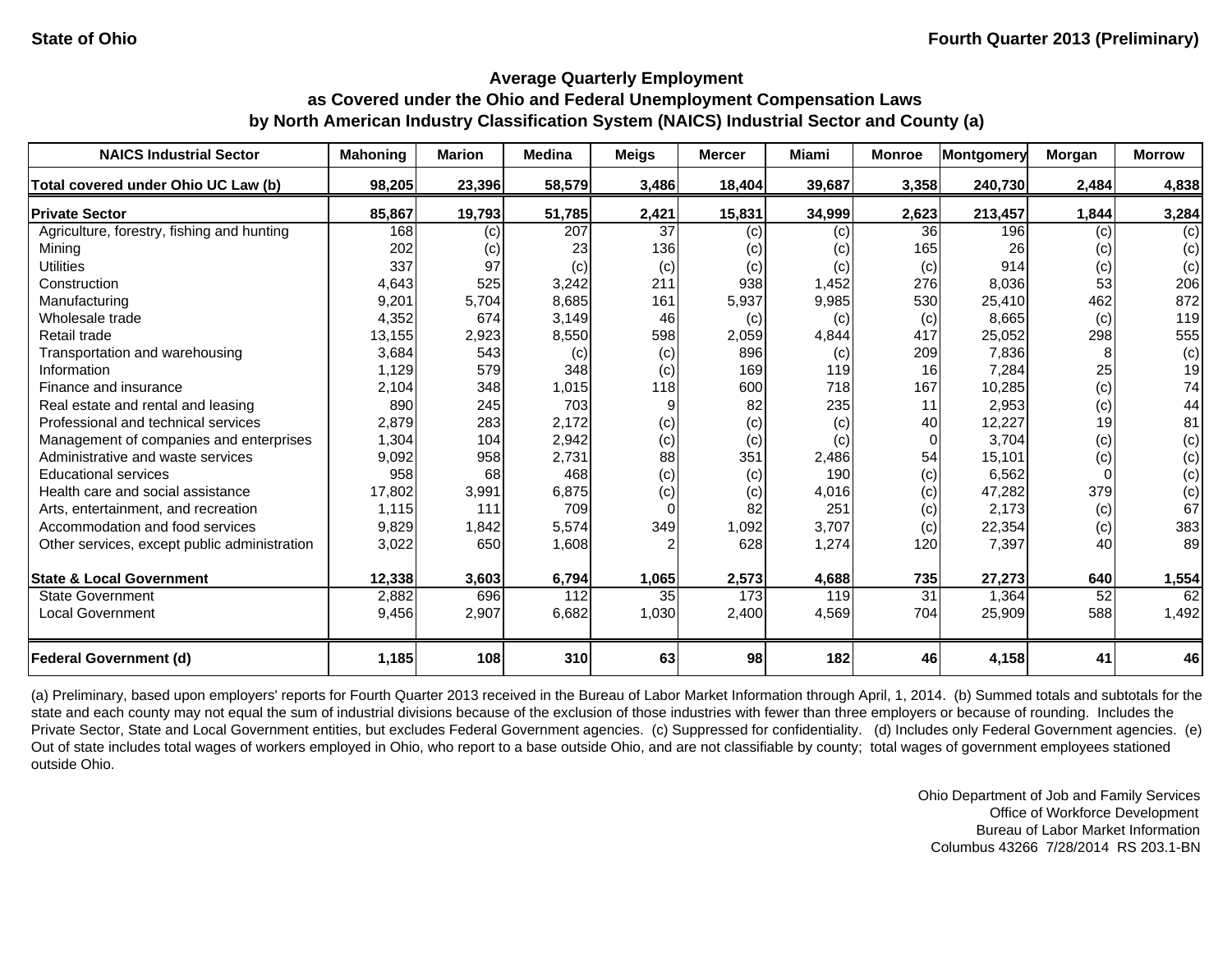| <b>NAICS Industrial Sector</b>               | <b>Muskingum</b> | <b>Noble</b> | <b>Ottawa</b> | <b>Paulding</b> | Perry | Pickaway | <b>Pike</b> | Portage | <b>Preble</b> | <b>Putnam</b> |
|----------------------------------------------|------------------|--------------|---------------|-----------------|-------|----------|-------------|---------|---------------|---------------|
| Total covered under Ohio UC Law (b)          | 32,145           | 3,680        | 13,035        | 4,553           | 5,849 | 13,792   | 8,987       | 52,247  | 10,448        | 11,351        |
| <b>Private Sector</b>                        | 27,012           | 2,747        | 10,990        | 3,492           | 4,270 | 10,038   | 7,578       | 39,984  | 8,607         | 9,726         |
| Agriculture, forestry, fishing and hunting   | 22               | (c)          | (c)           | 430             | 21    | (c)      | (c)         | 139     | (c)           | (c)           |
| Mining                                       | 406              | 271          | (c)           | 14              | 181   | (c)      | (c)         | 196     | (c)           | (c)           |
| <b>Utilities</b>                             | 211              | 13           | (c)           | (c)             | 30    | (c)      | (c)         | (c)     | (c)           | (c)           |
| Construction                                 | 810              | 743          | 488           | 115             | 421   | 679      | 531         | 1,718   | 277           | 867           |
| Manufacturing                                | 2,929            | 205          | 2,189         | 1,251           | 759   | 2,586    | 678         | 9,590   | 3,008         | 3,456         |
| Wholesale trade                              | 791              | 117          | (c)           | 153             | 83    | (c)      | 182         | 3,152   | 323           | 436           |
| Retail trade                                 | 5,114            | 341          | 1,493         | 431             | 783   | 1,419    | 962         | 6,513   | 1,471         | 1,063         |
| Transportation and warehousing               | 1,588            | 89           | (c)           | (c)             | 66    | 327      | (c)         | (c)     | (c)           | (c)           |
| Information                                  | 549              |              | 76            | 21              | 26    | 122      | 29          | 317     | 23            | 49            |
| Finance and insurance                        | 733              | (c)          | 287           | 97              | 151   | 286      | 205         | 720     | 221           | 301           |
| Real estate and rental and leasing           | 221              | (c)          | 111           | 16              | 14    | 91       | 43          | 539     | 60            | 28            |
| Professional and technical services          | 542              | 58           | 193           | 54              | 91    | (c)      | (c)         | ,268    | (c)           | 180           |
| Management of companies and enterprises      | 164              | (c)          | (c)           | $\Omega$        | 17    | (c)      | (c)         | 953     | (c)           | $\Omega$      |
| Administrative and waste services            | 1,262            | (c)          | (c)           | 67              | 136   | 633      | 1,944       | 1,837   | 369           | 375           |
| <b>Educational services</b>                  | 634              | 0            | 51            | (c)             | (c)   |          | 28          | 642     | (c)           | 129           |
| Health care and social assistance            | 6,331            | 359          | 1,671         | (c)             | (c)   | 1,678    | 1,598       | 4,097   | (c)           | 1,000         |
| Arts, entertainment, and recreation          | 339              | (c)          | 509           | (c)             | 34    | 82       | (c)         | 589     | 143           | 90            |
| Accommodation and food services              | 3,223            | (c)          | 1,868         | (c)             | 427   | 1,137    | (c)         | 5,060   | 847           | 736           |
| Other services, except public administration | 1,146            | 69           | 383           | 108             | 152   | 275      | 150         | 1,508   | 302           | 473           |
| <b>State &amp; Local Government</b>          | 5,133            | 933          | 2,045         | 1,061           | 1,579 | 3,754    | 1,409       | 12,263  | 1,841         | 1,625         |
| <b>State Government</b>                      | 394              | 468          | 149           | 29              | 38    | 1,279    | 87          | (c)     | 63            | 35            |
| <b>Local Government</b>                      | 4,739            | 465          | 1,896         | 1,032           | 1,541 | 2,475    | 1,322       | (c)     | 1,778         | 1,590         |
| <b>Federal Government (d)</b>                | 215              | 24           | 164           | 52              | 58    | 84       | 77          | 298     | 71            | 72            |

(a) Preliminary, based upon employers' reports for Fourth Quarter 2013 received in the Bureau of Labor Market Information through April, 1, 2014. (b) Summed totals and subtotals for the state and each county may not equal the sum of industrial divisions because of the exclusion of those industries with fewer than three employers or because of rounding. Includes the Private Sector, State and Local Government entities, but excludes Federal Government agencies. (c) Suppressed for confidentiality. (d) Includes only Federal Government agencies. (e) Out of state includes total wages of workers employed in Ohio, who report to a base outside Ohio, and are not classifiable by county; total wages of government employees stationed outside Ohio.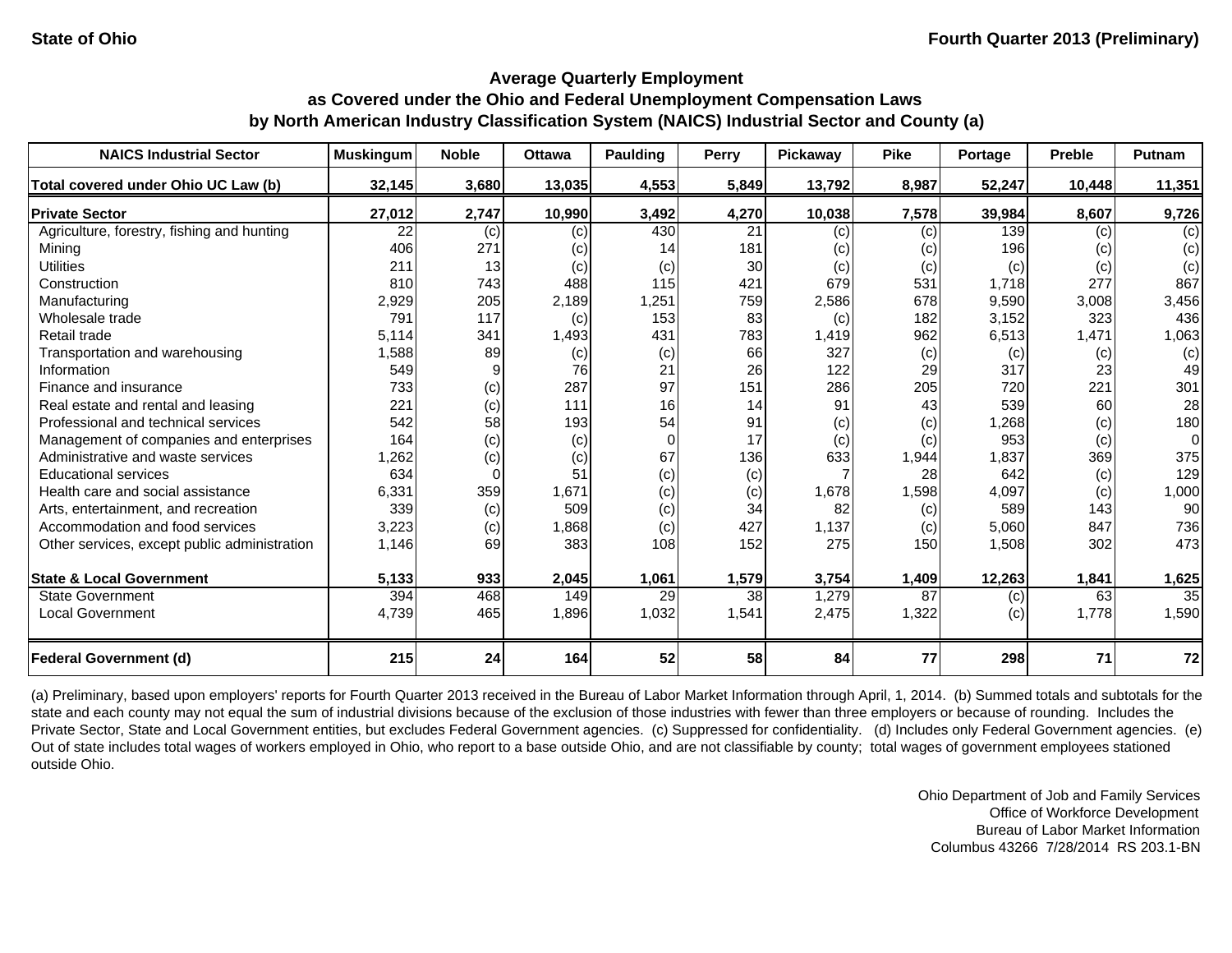| <b>NAICS Industrial Sector</b>               | <b>Richland</b> | <b>Ross</b> | <b>Sandusky</b> | <b>Scioto</b> | Seneca | <b>Shelby</b> | <b>Stark</b> | <b>Summit</b> | <b>Trumbull</b> | <b>Tuscarawas</b> |
|----------------------------------------------|-----------------|-------------|-----------------|---------------|--------|---------------|--------------|---------------|-----------------|-------------------|
| Total covered under Ohio UC Law (b)          | 50,159          | 25,061      | 25,386          | 22,805        | 18,336 | 26,793        | 156,465      | 257,254       | 69.046          | 35,506            |
| <b>Private Sector</b>                        | 42,989          | 20,313      | 22,086          | 18,033        | 15,632 | 24,396        | 138,405      | 230,165       | 59,669          | 30,801            |
| Agriculture, forestry, fishing and hunting   | (c)             | 65          | (c)             | (c)           | 82     | 104           | 264          | 75I           | 108             | 144               |
| Mining                                       | (c)             | 22          | (c)             | (c)           | 134    |               | 631          | 86            | 81              | 639               |
| <b>Utilities</b>                             | (c)             | 179         | 47              | 89            | 107    | (c)           | 673          | 927           | 98              | 83                |
| Construction                                 | 1,808           | 656         | 875             | 689           | 947    | 1,487         | 6,807        | 9,100         | 2,674           | 1,339             |
| Manufacturing                                | 9,404           | 4,078       | 8,411           | 1,515         | 3,643  | 11,196        | 26,338       | 29,425        | 12,485          | 7,402             |
| Wholesale trade                              | 1,814           | 511         | 566             | 281           | 639    | 1,474         | 5,889        | 13,610        | 1,934           | 1,606             |
| Retail trade                                 | 6,771           | 3,899       | 2,700           | 2,961         | 2,194  | 1,961         | 19,796       | 30,835        | 10,119          | 4,575             |
| Transportation and warehousing               | (c)             | 698         | 685             | 512           | 607    | (c)           | 3,099        | 7,776         | 2,491           | 948               |
| Information                                  | 876             | 344         | 145             | 186           | 247    | 118           | 1,569        | 3,493         | 440             | 257               |
| Finance and insurance                        | 1,150           | 455         | 458             | 479           | 401    | 361           | 5,605        | 8,917         | 1,397           | 683               |
| Real estate and rental and leasing           | 389             | 113         | 339             | 243           | 58     | 117           | 1,552        | 2,493         | 887             | 267               |
| Professional and technical services          | 959             | 327         | 311             | 573           | (c)    | (c)           | 4,251        | 13,190        | 1,443           | 846               |
| Management of companies and enterprises      | 51              | 232         | 202             | 69            | (c)    | (c)           | 1,535        | 15,060        | 1,177           | 114               |
| Administrative and waste services            | 4,051           | 818         | 793             | 550           | 328    | 2,303         | 7,568        | 16,034        | 3,859           | 1,725             |
| <b>Educational services</b>                  | 456             | 135         | (c)             | 209           | 1,211  | (c)           | 3,075        | 3,791         | 457             | 172               |
| Health care and social assistance            | 7,581           | 4,606       | (c)             | 6,547         | 2,290  | (c)           | 27,747       | 42,544        | 10,870          | 5,101             |
| Arts, entertainment, and recreation          | 526             | 119         | 260             | 65            | 157    | 74            | 1,851        | 3,425         | 548             | 302               |
| Accommodation and food services              | 4,462           | 2,508       | 1,894           | 2,492         | 1,476  | 1,374         | 14,755       | 21,264        | 6,455           | 3,513             |
| Other services, except public administration | 1,377           | 547         | 740             | 530           | 570    | 620           | 5,400        | 8,120         | 2,148           | 1,085             |
| <b>State &amp; Local Government</b>          | 7,170           | 4,748       | 3,300           | 4,772         | 2,704  | 2,397         | 18,060       | 27,089        | 9,377           | 4,705             |
| <b>State Government</b>                      | 1,341           | 1,606       | 100             | 1,450         | 311    | 204           | 1,360        | 5,076         | 970             | 500               |
| <b>Local Government</b>                      | 5,829           | 3,142       | 3,200           | 3,322         | 2,393  | 2,193         | 16,700       | 22,013        | 8,407           | 4,205             |
| <b>Federal Government (d)</b>                | 546             | 1,599       | 106             | 163           | 122    | 70            | 908          | 1,958         | 499             | 248               |

(a) Preliminary, based upon employers' reports for Fourth Quarter 2013 received in the Bureau of Labor Market Information through April, 1, 2014. (b) Summed totals and subtotals for the state and each county may not equal the sum of industrial divisions because of the exclusion of those industries with fewer than three employers or because of rounding. Includes the Private Sector, State and Local Government entities, but excludes Federal Government agencies. (c) Suppressed for confidentiality. (d) Includes only Federal Government agencies. (e) Out of state includes total wages of workers employed in Ohio, who report to a base outside Ohio, and are not classifiable by county; total wages of government employees stationed outside Ohio.